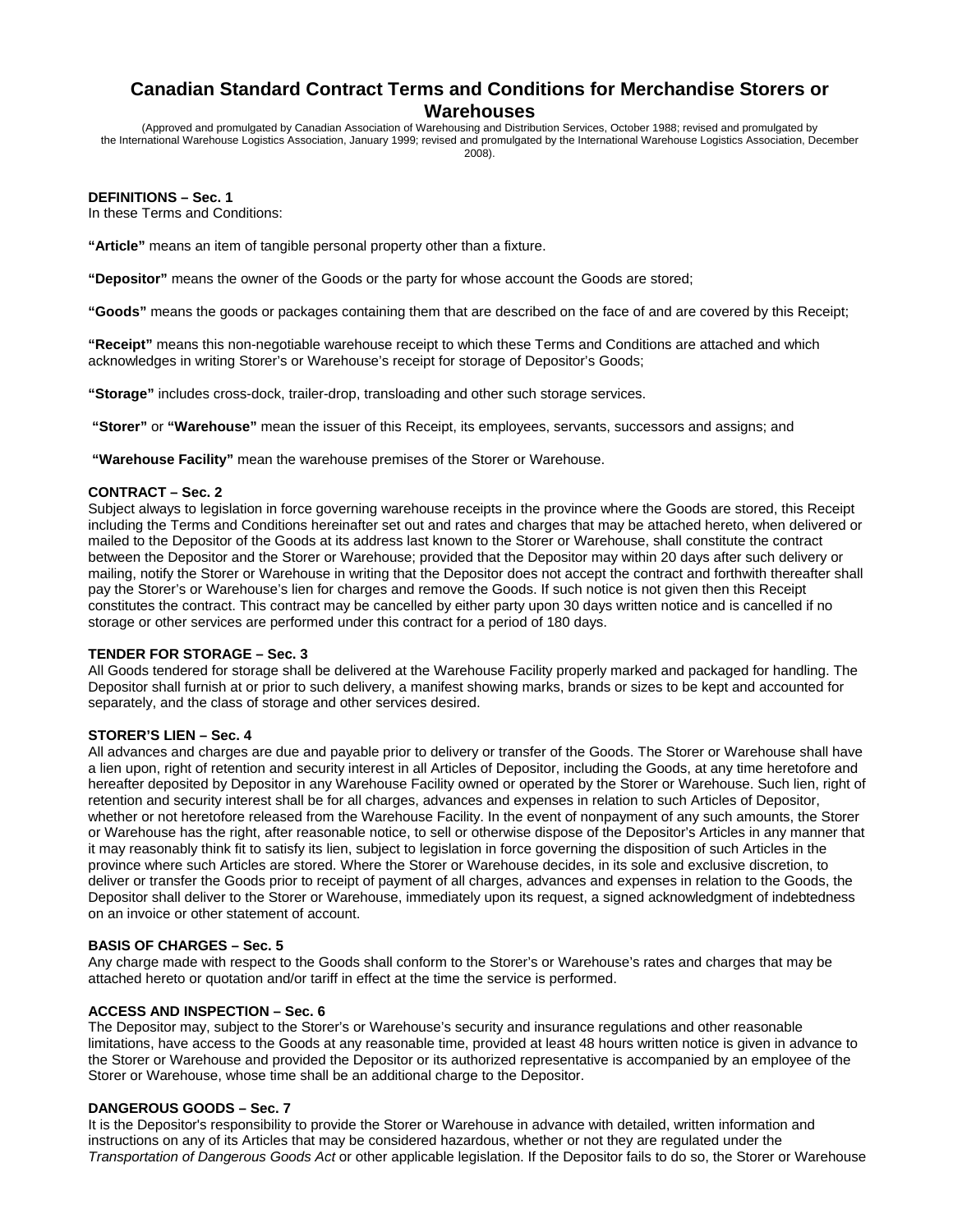shall have the right to refuse to accept such Articles when tendered for storage or other services and shall not be liable for any loss, misconsignment or damage of any nature to such Articles. The Depositor warrants that the Goods, the packaging and marking thereof comply in all respects with the provisions of any federal or provincial legislation or regulations governing the handling or storage of dangerous goods. The Depositor assumes all liability for costs incurred and/or damages resulting from Depositor's failure to do so. The Depositor shall indemnify, defend and hold the Storer or Warehouse (including its officers, directors, parent and affiliated companies, employees, servants and agents) harmless from and against any loss, liability, damage, penalty, demand, expense, claim of whatever type or nature by or on behalf of any person, including but not limited to damage or destruction of property or injury (including death) to any person, arising out of the Goods being stored at the Warehouse Facility or tendered for transportation or handled by third parties retained by the Storer or Warehouse.

# **REMOVAL OF GOODS – Sec. 8**

No Article that is or may become of a dangerous, explosive, inflammable, radioactive, hazardous, biohazardous, cytotoxic or environmentally damaging nature that, in the opinion of the Storer or Warehouse, may create a condition hazardous to any personnel or Articles in the Warehouse Facility or to the Warehouse Facility itself shall be delivered to the Warehouse Facility, except where the Depositor has obtained the prior written approval of the Storer or Warehouse. Any such Article may, upon being discovered, be destroyed, dumped, sold or otherwise disposed of as the Storer or Warehouse reasonably sees fit, the whole at the risk and expense of the Depositor and without liability on the part of the Storer or Warehouse. The Storer or Warehouse shall have the right to require the removal from its Warehouse Facility of any other Articles of any kind or description, at any time, without stated reasons, upon written notice of not less than 30 days from the end of the current storage month.

## **LIABILITY OF STORER OR WAREHOUSE – Sec. 9**

- (a) The responsibility of the Storer or Warehouse is the reasonable care and diligence required by the laws of the province where the Goods are stored; provided that all Goods are stored at the Depositor's risk of loss, damage or delay in delivery unless the Depositor establishes such loss, damage or delay occurred because of the Storer's or Warehouse's failure to exercise the care required by the laws of the province where the Goods are stored.
- (b) The quality, condition, contents and value of the Goods are not known to the Storer or Warehouse except as declared by the Depositor and described on the face of the Receipt.
- (c) Goods covered by this Receipt are not insured by the Storer or Warehouse.
- (d) Without limiting the generality of the foregoing, it is specifically declared that:
	- i) All Goods are stored at the owner's risk of loss, damage or delay in the delivery caused by or through inaccuracies, obliteration or absence of marks, numbers, address or description, act of God, irresistible force, enemies of the Queen, civil or military authorities, insurrection, riot, strikes, terrorist acts, picketing or any other labour trouble, water, steam, sprinkler leakage, floods, rain, wind, storm, fire, frost, vermin, heating or corruption, deterioration, drainage, dampness, rust, decay, collapse of the building, inevitable accident, depreciation or perishing by a lapse of time, changes in temperature, interruption or loss of power, contact with or odors from other Articles, inherent defects, lack of any special care or precaution, injury to Articles insufficiently protected or arising from the nature of the Goods, loss in weight, insufficient cooperage, boxing, crating or packing, ordinary wear and tear in handling, leakage, concealed damage or any cause beyond the control of the Storer or Warehouse or failure to detect any of the foregoing. All storage and other applicable charges must be paid on Goods stored for an additional time, or lost or damaged by any of the above causes.
	- ii) The legal liability of the Storer or Warehouse shall be strictly limited to the lesser of the monetary amount of the damage incurred or 100 times the monthly storage rate on any one package or stored unit with the contents (or, in cases where the Storer's or Warehouse's charges are calculated for other than actual storage, maximum \$50.00 per unit) unless the Depositor specifically requests a higher limit in writing and declares an excess value, in which case the Storer or Warehouse may, at its option, accept liability and assess an additional charge to the monthly storage or other applicable rate.
- (e) Where loss, damage or destruction occurs to the Goods, for which the Storer or Warehouse is not liable, the Depositor shall be responsible for the cost of removing and disposing of such Goods and the cost of any environmental cleanup and site remediation resulting from the loss, damage or destruction to the Goods.
- (f) The Storer or Warehouse shall not, in any event, be liable for any claim of any type whatsoever with respect to the Goods unless such claim is presented in writing within a reasonable time, not exceeding 30 days after the Depositor learns of, or, in the exercise of reasonable care, should have learned of the loss, damage or destruction of the Goods.

# **GENERAL – Sec. 10**

- (a) All incoming shipments must be consigned to the Depositor, c/o the Storer or Warehouse, freight prepaid. The Storer or Warehouse reserves the right to refuse acceptance of any Articles improperly consigned or shipped freight collect and shall not be liable or responsible for any loss, injury or damage of any nature to or related to such Articles.
- (b) If a checker is not furnished by the Depositor or transportation company delivering the Goods to the Warehouse Facility, the Storer's or Warehouse's load or unload count shall be conclusively deemed to be correct.
- (c) The Storer or Warehouse shall have no responsibility for errors resulting from the corruption of electronically transmitted data, or from verbal or telephoned shipping instructions, unless written confirmation of such instructions is received not less than twenty four hours prior to the shipment of the Goods.
- (d) When errors in shipment occur, any liability of the Storer or Warehouse shall be strictly limited to the transportation costs involved to rectify any such error, and shall not, under any circumstances, include liability for loss or damages due to the acceptance or use of the Goods.